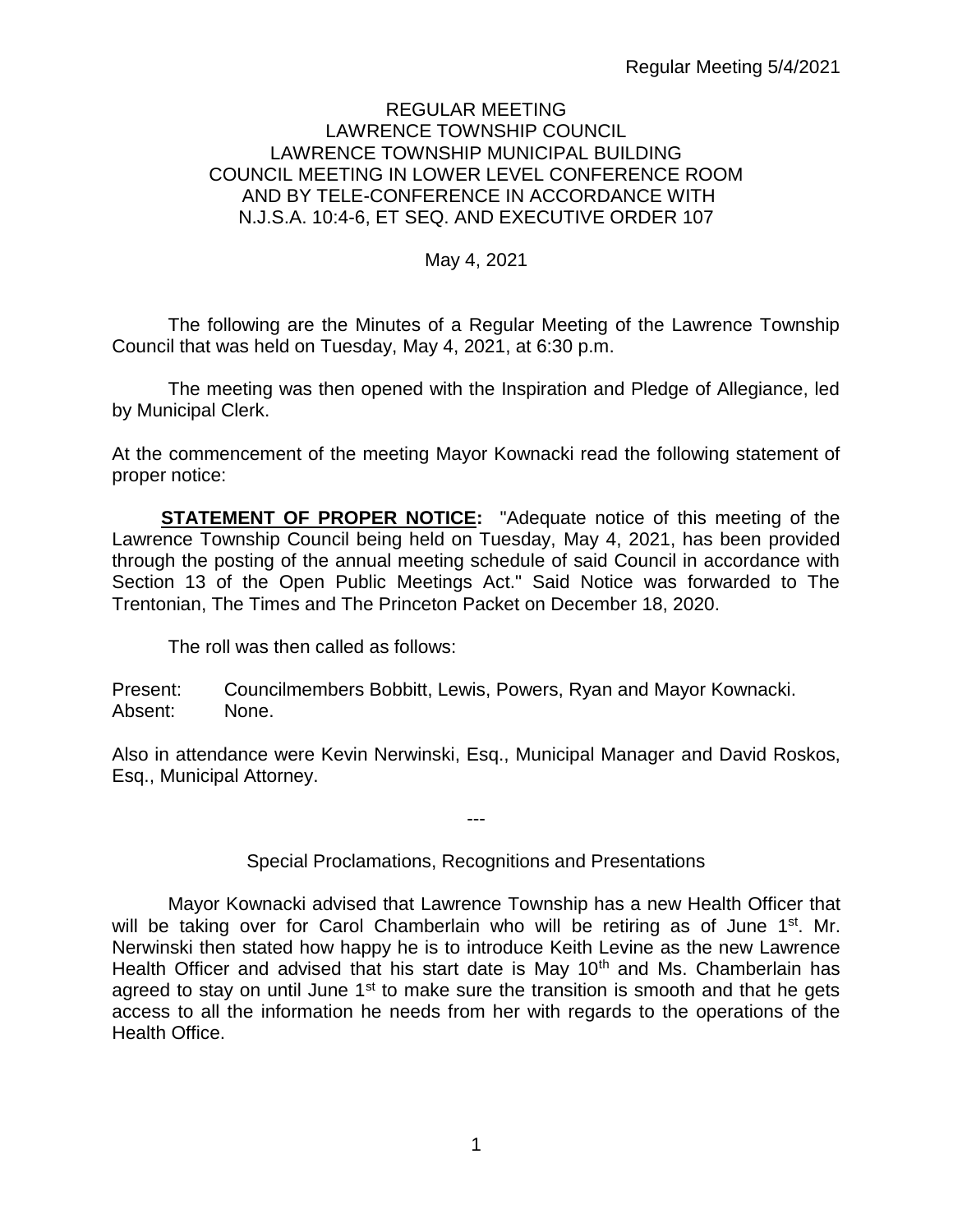Mr. Nerwinski continued to discuss the difficulty of searching for a Health Officer in the middle of the pandemic and the Township being very fortune to get the interest of Mr. Levine who comes to the Township by way of Manalapan where he served as the Health Officer since 2019 and prior to that spent 11 years working for the Princeton Health Department as a Senior Registered Environmental Specialist so he knows the area very well. In addition, he has previously worked with Ms. Chamberlain and appeared before him at times when he was the Judge and he has met privately with Ms. Chamberlain a few times to get a full understanding of the job as part of the process so he is really looking forward to working with Mr. Levine and is confident that he is the right person for the position. Although he is the appointing authority with respect to hiring and while not customary he wanted to introduce Mr. Levine to the Council as a courtesy, after which each member of Council introduced themselves, provided a brief bio and welcomed Mr. Levine onboard. Councilwoman Lewis then asked Mr. Levine to provide them with a brief account of what brings him to Lawrence Township.

Mr. Levine stated he is very familiar with the community of Lawrence, working next door in Princeton for so many years, and he is very fond of the Township and he is familiar with Mercer County as well so he is very excited for the opportunity to take over Lawrence Health Department. Further, he has worked with Carol Chamberlain over the years and indicated she is fabulous and has taken the department this far and he feels very privileged to have her support in taking over the department. He then stated how he loves the enthusiasm, kindness and good spirit in the room and thanked Mr. Nerwinski, the Township Council and the community for affording him the opportunity to serve Lawrence during this pandemic-historical time.

Mr. Nerwinski again welcomed Mr. Levine and indicated that the Township has been very fortunate to have department heads who have worked for years…and years…and years making people with 20 years look like newcomers. So this is something new to Lawrence Township and the Governing Body and suggested that Mr. Levine take advantage of all the experience that the staff has to offer and he will make sure that the transition is as smooth as possible and support Mr. Levine in everything that he does and wants to accomplish. Councilman Bobbitt thanked Mr. Nerwinski for bringing Mr. Levine before Council which is a good thing to do to let new hires know that they are supported by the Governing Body as well as the staff.

Public Participation

---

There was no public participation.

Review and Revisions of Agenda

---

There was no review or revisions of the agenda.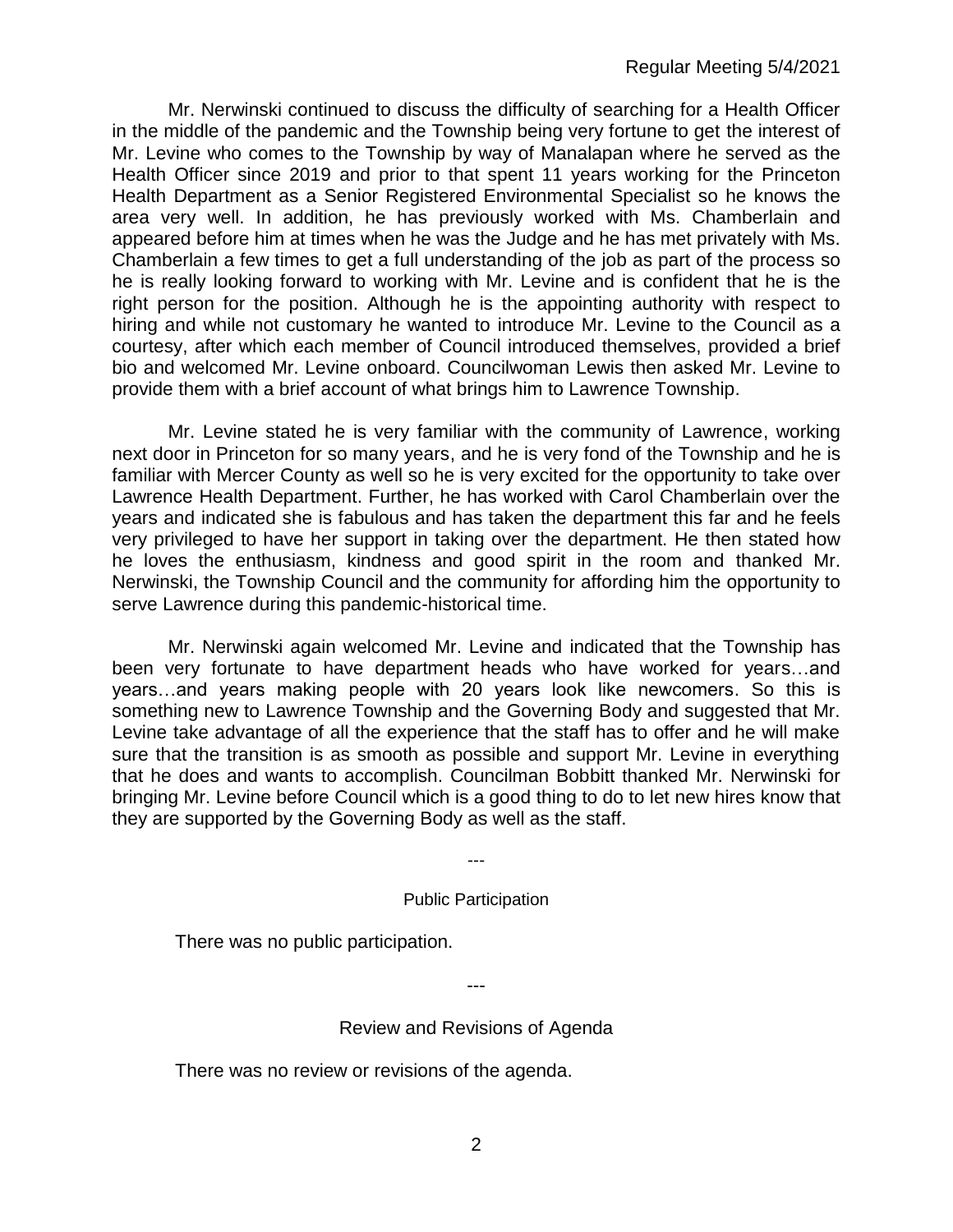---

#### Adoption of Minutes

There was no adoption of Minutes.

---

### Awarding or Rejecting of Bids

On a motion by Ms. Lewis, seconded by Mr. Powers, Resolution (9-A), Authorizing the Awarding of 2020 Road Improvement Program – Phase 2, was presented for adoption.

Resolution No. 164–21

WHEREAS, on Wednesday, April 21, 2021 bids were received and publicly opened for the project known as **Bid No. 21-04 2020 Road Improvement Program – Phase 2**; and

WHEREAS, ten (10) bids were received and reviewed by the appropriate Township Officials; and

WHEREAS, the lowest responsible bidder was Richard T. Barrett Paving Company who submitted a bid in the amount of \$223,850.00, and

WHEREAS, in accordance with N.J.A.C. 5:50-14, a Certificate of Availability of Funds has been provided and the accounts to be charged are:

| Acct.           | Ord. No. | Name                                      | Amount       |
|-----------------|----------|-------------------------------------------|--------------|
| C-04-55-466-243 | 2360-20  | Ashwood/Pheasant/Brookdale/Laurel<br>Wood | \$27,988.50  |
| C-04-55-466-244 | 2360-20  | Holly/Ivy Glen/Woodbury/Laurel<br>Wood    | \$113,672.69 |
| C-04-55-466-245 | 2360-20  | Lawrencia Drive (portion)                 | \$82,188.81  |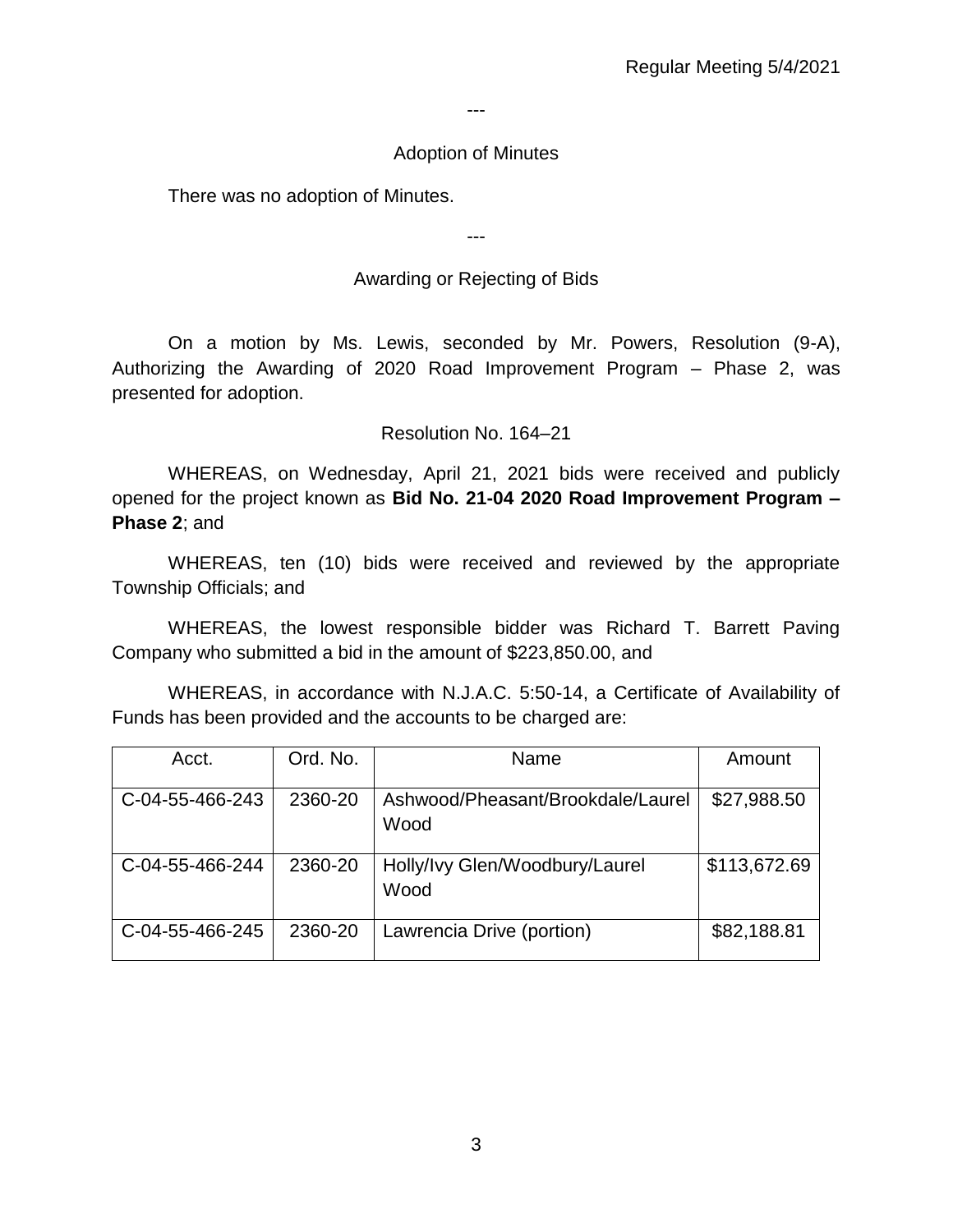NOW, THEREFORE, BE IT RESOLVED by the Township Council of the Township of Lawrence, County of Mercer, State of New Jersey, that pursuant to the recommendations of the Municipal Engineer, the Mayor and Municipal Clerk are hereby authorized to execute a contract with Richard T. Barrett Paving Company, Inc., 400 Prospect Street, Trenton NJ 08618-2630 in the amount of \$223,850.00;

BE IT FURTHER RESOLVED that the Municipal Manager is hereby authorized to draft the necessary agreement, subject to the approval of the Municipal Attorney as to form and content thereof.

Same was carried on the following roll call vote:

Ayes: Councilmembers Bobbitt, Lewis, Powers, Ryan and Mayor Kownacki. Absent: None. Abstain: None.

 $\sim\sim\sim$ 

On a motion by Ms. Lewis, seconded by Mr. Powers, Resolution (9-B), Authorizing Renewal of Contract for Bid 18-11 Refuse Collection and Trash Disposal for Additional Year – 12/1/2020 thru 11/30/2021, was presented for adoption.

## Resolution No. 168-21

WHEREAS, by Resolution 376-18 adopted on November 8, 2018, Central Jersey Waste and Recycling, Inc., (432 Stokes Avenue, Ewing NJ 08638, Inc. was awarded Bid No. 18-11, Refuse Collection and Trash Disposal; and

WHEREAS, the Township is electing to renew the contract for a third year per the bid specifications; and

WHEREAS, the Township is awarding Option #1 *(curbside and container garbage collection including bulk waste)* and Option #5 *(curbside organic waste collection)* from the submitted proposal for the period December 1, 2020 through November 30, 2021, with the option to renew for two (2) additional years concluding November 30, 2023; and

WHEREAS, in accordance with N.J.A.C. 5:30-14, a Certificate of Availability of Funds has been provided and the account to be charged is 0-01-26-305-252 (Garbage and Trash Removal) in the amount of \$78,604 one month in 2020 and charge 1-01-26- 305-252 (Garbage and Trash Removal) in 2021 the balance of \$864,644 upon approval of adopted budgets; and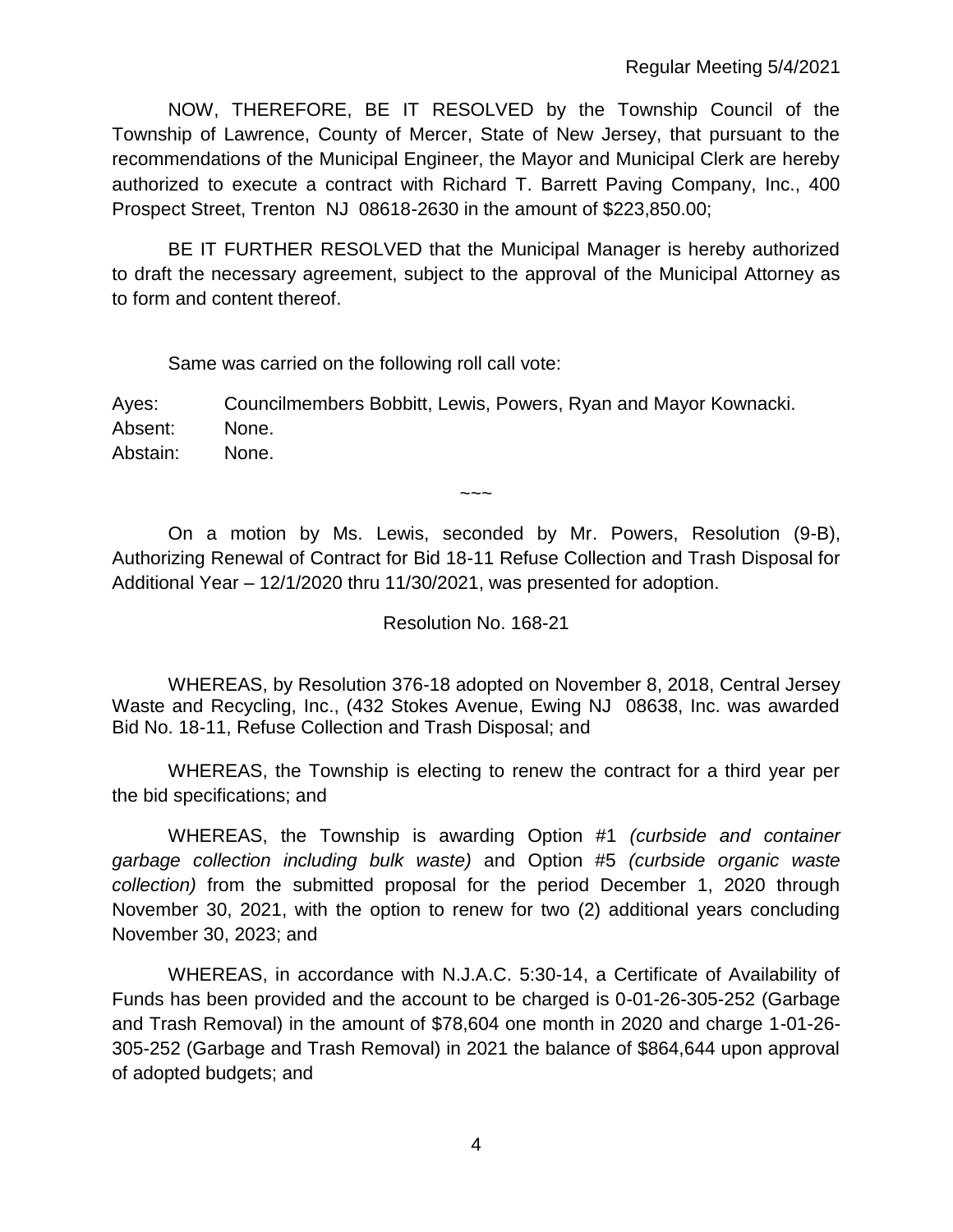WHEREAS, Option #5 for curbside organic waste is being awarded at \$38.50 per month per household with the customer being responsible for the monthly fee;

NOW, THEREFORE, BE IT RESOLVED by the Township Council of the Township of Lawrence, County of Mercer, State of New Jersey, that the Township is hereby authorized to enter into a one-year contract for Option #1 and Option #5, per bid specification, from December 1, 2020 through November 30, 2021, with the option to renew for two (2) additional years with Central Jersey Waste & Recycling, Inc.

Same was carried on the following roll call vote:

Ayes: Councilmembers Bobbitt, Lewis, Powers, Ryan and Mayor Kownacki. Absent: None. Abstain: None.

On a motion by Ms. Lewis, seconded by Mr. Powers, Resolution (9-C), Authorizing Amending Contract for Bid No. 20-16 – 2020 Snow Plowing Services, was presented for adoption.

 $\sim\sim\sim$ 

## Resolution No. 169-21

WHEREAS, on October 20, 2020, by Resolution 301-20, Marrazzos Manor Lane was awarded the contract for Bid No. 20-16, 2020 Snow Plowing Services; and

WHEREAS, it is now necessary to amend this contract in the amount of \$2,325 for the final amount due to the contractor because of the significate snow events in the contract period; and

WHEREAS, in accordance with N.J.A.C. 5:30-14, a Certificate of Availability of Funds has been provided and the account to be charged is 1-16-56-849-299 (Reserve for Snow Removal);

NOW, THEREFORE, BE IT RESOLVED by the Township Council of the Township of Lawrence, County of Mercer, State of New Jersey, that the Township is hereby authorized to amend the contract amount by \$30,000.00 for 2020 Snow Plowing Services, to Marrazzos Manor Lane, for the period of November 1, 2020 through April 15, 2021 with an amended total contract amount of \$49,325.00.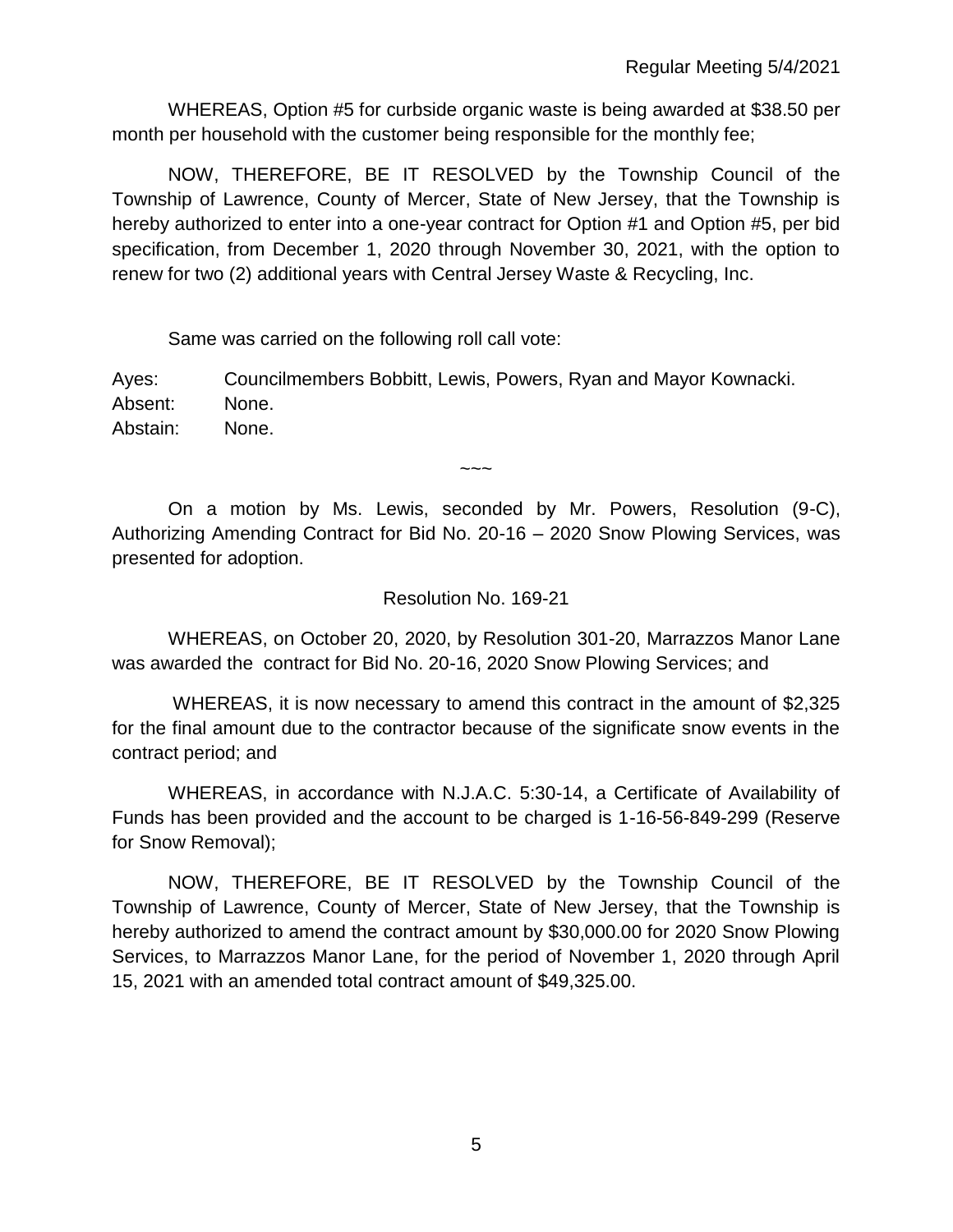Same was carried on the following roll call vote:

Ayes: Councilmembers Bobbitt, Lewis, Powers, Ryan and Mayor Kownacki. Absent: None. Abstain: None.

On a motion by Ms. Lewis, seconded by Mr. Powers, Resolution (9-D), Authorizing a Contract with Goose Busters for Geese Management Services, was presented for adoption.

 $\sim\sim\sim$ 

Resolution No. 172-21

WHEREAS, the Township of Lawrence has a need for geese management services; and

WHEREAS, the Township requested several quotes and the Director of Health reviewed the quotes received and the quote from Karen Cox, dba Goose Busters was the lowest quote in the amount of \$695.00 per month; and

WHEREAS, in accordance with N.J.A.C. 5:30-14, a Certificate of Availability of Funds has been provided and the account to be charged is 1-16-56-843-255 (Open Space) for \$8,500.

NOW, THEREFORE, BE IT RESOLVED by the Township Council of the Township of Lawrence, County of Mercer, State of New Jersey, that the Township is hereby authorized to award the contract to Goose Busters – Karen Cox, P.O. Box 7784, West Trenton, New Jersey 08628 for a one year period, August 1, 2020 through July 31, 2021.

Same was carried on the following roll call vote:

Ayes: Councilmembers Bobbitt, Lewis, Powers, Ryan and Mayor Kownacki. Absent: None. Abstain: None.

---

Introduction of Ordinances

Mayor Kownacki read by title, an ordinance entitled, "AN ORDINANCE AMENDING ORDINANCE NO. 2247-16 ESTABLISHING RATES FOR SEWER SERVICE"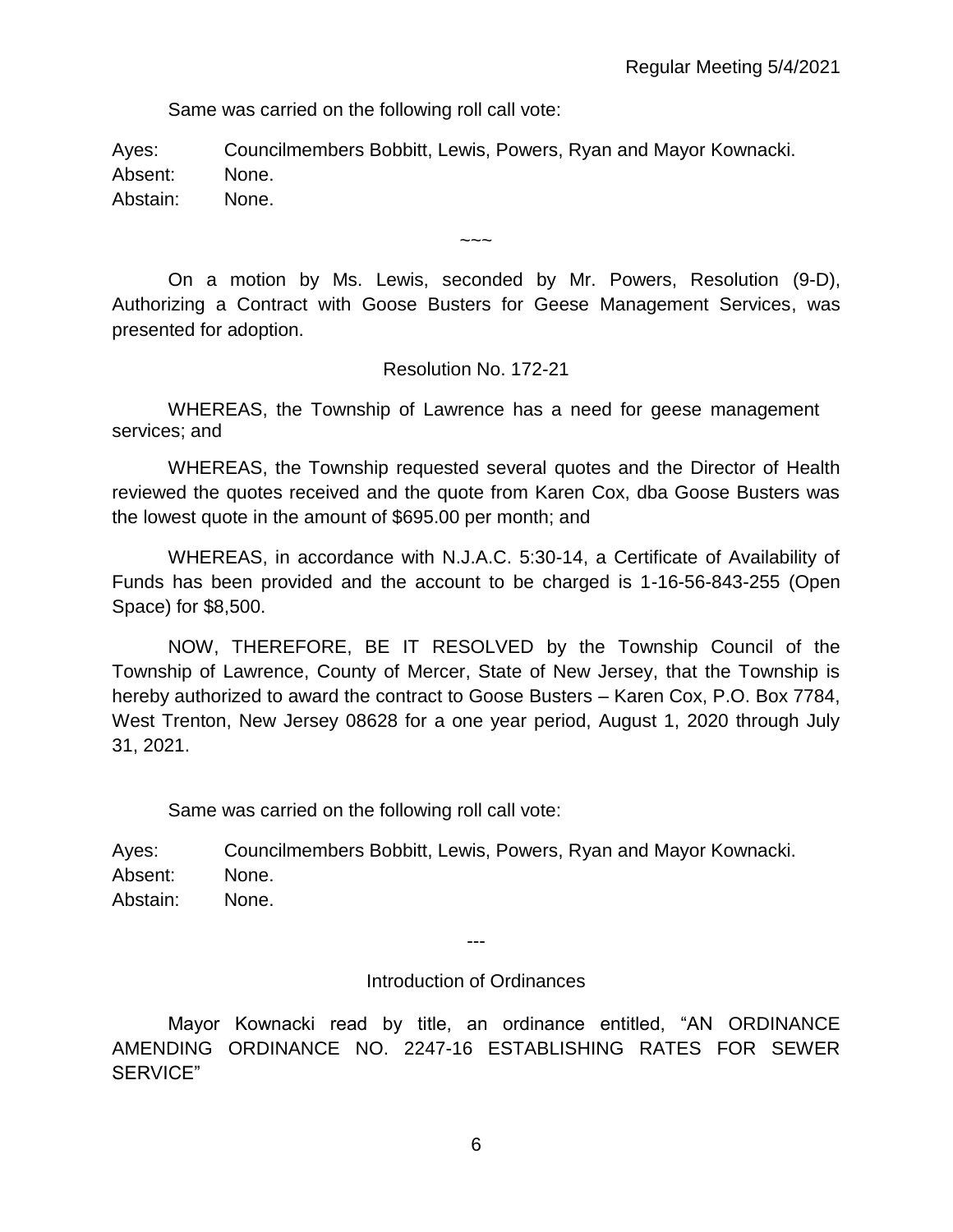Mr. Nerwinski advised that the Ordinance is amending Ordinance No. 2247-16 establishing rates for sewer service. The rate increase deals with the Debt Service and paying down that debt in an effort to gradually get to place where they are paying down the debt as they are supposed to. He is proposing a 5-year plan with a \$12.00 annual increase to get closer to the target of paying down that debt service. While they expect debt to increase a bit, the gap will be reduced and will be less of a burden to the residents.

The Ordinance No. 2393-21 was approved on the following roll call vote:

| <b>COUNCIL</b>     | <b>AYE</b> | <b>NAY</b> | <b>PRESENT</b> | <b>ABSENT</b> | <b>ABSTAIN</b> | <b>MOVE</b> | <b>SECOND</b> |
|--------------------|------------|------------|----------------|---------------|----------------|-------------|---------------|
| <b>Mr. Bobbitt</b> |            |            |                |               |                |             |               |
| Ms. Lewis          |            |            |                |               |                |             |               |
| <b>Mr. Powers</b>  | ,,,        |            |                |               |                |             | n             |
| Mr. Ryan           | ,,,        |            |                |               |                |             |               |
| Mavor Kownacki     | ,,,        |            |                |               |                |             |               |

Mayor Kownacki read by title, an ordinance entitled, "BOND ORDINANCE PROVIDING FOR VARIOUS ROAD IMPROVEMENTS IN AND BY THE TOWNSHIP OF LAWRENCE IN THE COUNTY OF THE MERCER, NEW JERSEY, APPROPRIATING \$2,597,550, INCLUDING ANY TRANSPORTATION TRUST GRANT FUNDING TO BE USED TO OFFSET BONDS OR NOTES OR NOTES, AND AUTHORIZING THE ISSUANCE OF \$1,836,000 BONDS OR NOTES TO FINANCE PART OF THE COST THEREOF"

 $\sim\sim\sim$ 

Mr. Nerwinski advised that Ordinance is part of the Road Improvement Program providing for various road improvements and authorizing the issuance of bonds or notes to finance a portion of the cost. Further, Trenton Water Works is going through their lead replacement line program and they asked that Lawrence Township be placed at the top of the list in terms of getting work done; especially in the area where this is designated because they do not want to start a road program until that work is completed.

The Ordinance No. 2394-21 was approved on the following roll call vote:

| <b>COUNCIL</b>        | <b>AYE</b> | <b>NAY</b> | <b>PRESENT</b> | <b>ABSENT</b> | <b>ABSTAIN</b> | <b>MOVE</b> | <b>SECOND</b> |
|-----------------------|------------|------------|----------------|---------------|----------------|-------------|---------------|
| <b>Mr. Bobbitt</b>    | ~          |            |                |               |                |             |               |
| Ms. Lewis             | ~          |            |                |               |                |             |               |
| <b>Mr. Powers</b>     |            |            |                |               |                |             |               |
| Mr. Ryan              |            |            |                |               |                |             |               |
| <b>Mayor Kownacki</b> | ~          |            |                |               |                |             |               |

7

 $\sim\sim\,\sim$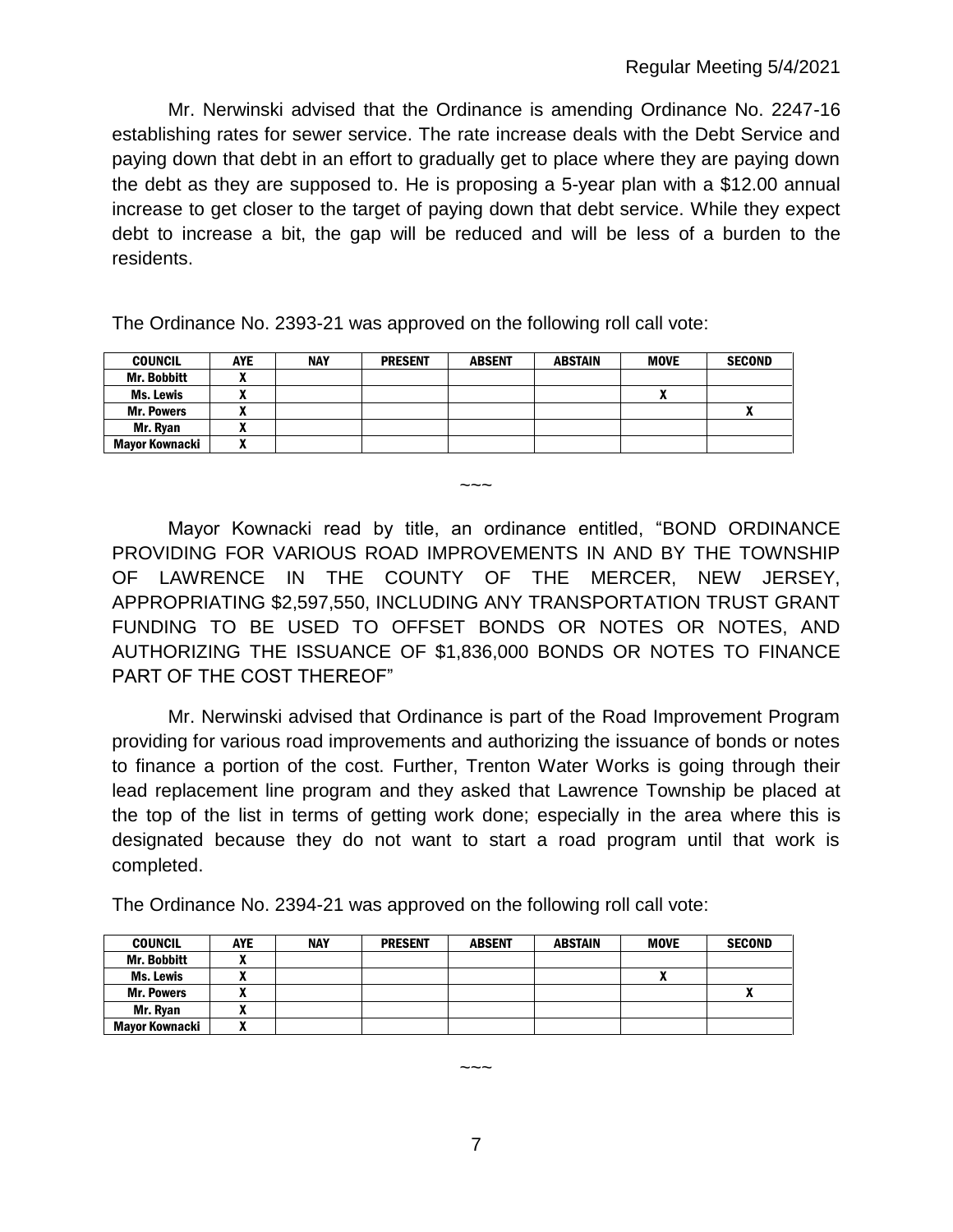Mayor Kownacki read by title, an ordinance entitled, "ORDINANCE APPROPRIATING \$258,450 FROM THE CAPITAL IMPROVEMENTS FUND FOR VARIOUS CAPITAL IMPROVEMENTS IN AND BY THE TOWNSHIP OF LAWRENCE, IN THE COUNTY OF MERCER, NEW JERSEY"

Mr. Nerwinski advised that the Ordinance provides for various capital improvements. The funds will be used to purchase the automated (blue) refuse receptacles that are issued to the residents as they are getting low, and the other cost relates to the construction of a Public Works storage building onsite.

The Ordinance No. 2395-21 was approved on the following roll call vote:

| <b>COUNCIL</b>    | <b>AYE</b> | <b>NAY</b> | <b>PRESENT</b> | <b>ABSENT</b> | <b>ABSTAIN</b> | <b>MOVE</b> | <b>SECOND</b> |
|-------------------|------------|------------|----------------|---------------|----------------|-------------|---------------|
| Mr. Bobbitt       |            |            |                |               |                |             |               |
| Ms. Lewis         |            |            |                |               |                |             |               |
| <b>Mr. Powers</b> |            |            |                |               |                |             |               |
| Mr. Rvan          |            |            |                |               |                |             |               |
| Mayor Kownacki    |            |            |                |               |                |             |               |

Adoption of Ordinances

---

---

There was no adoption of ordinances.

#### **Manager's Report –**

Mr. Nerwinski reported that he previously shared with the Council plans regarding a Dog Park at Hamnett Park to get that park better utilized by the community and he is working on the cost related to the plan which he will share with the Council prior to moving forward. He then proceeded to discuss the preliminary concept for creating an exercise area around the two dog areas as well as naming the dog park which will take place at a later time. He further indicated the plan for the park is a great way to bring the park back to life and continue to build upon. When they get all the plans together he will make a more formal presentation with regards to that.

Mr. Nerwinski stated that the Governor has reduced some restrictions along the way as it relates to COVID-19 which has triggered some questions for him with regards to the anticipated opening of the Municipal Building. It is his position that Lawrence Township provides an essential service to its residents so he is going to take it slower than most people might like with regards to opening because if the Municipal Building should have to quarantine the services would then stop and it is not as though customers can go to another municipality to get assistance. Therefore, the plan is keep doing what they doing as none of the services have stopped and business has been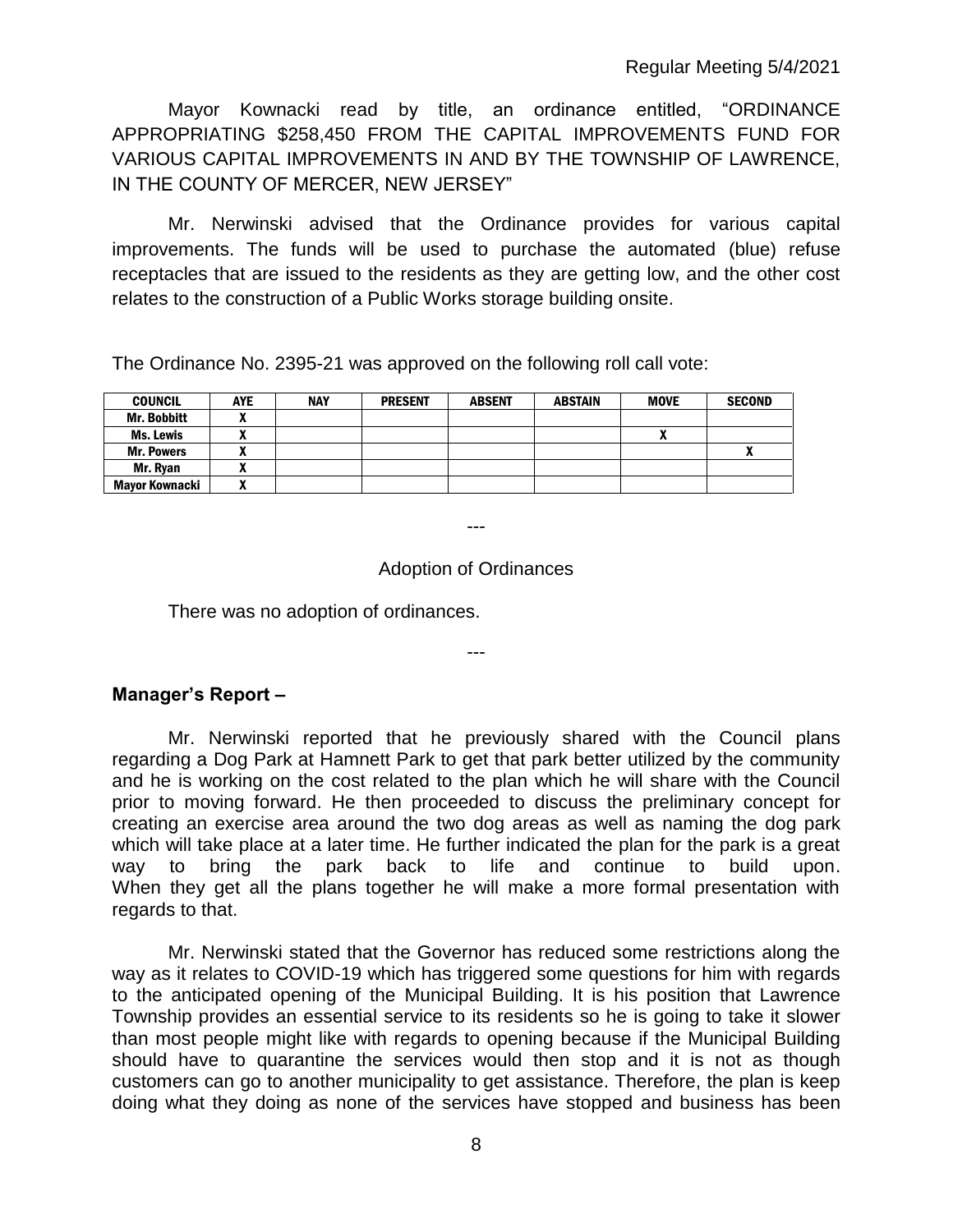conducted as usual (at the north entrance) with little to no complaints. New Jersey is doing well with regards to vaccinations so his anticipated targeted date for reopening the building is September, if all goes well. He does not know how everyone feels about this plan; but, he feels it is their primary responsibility to keep the employees healthy so they can keep providing the services to the community and that is why he is taking a more conservative approach with regards to opening up.

Councilman Powers stated that Princeton University had some conversation about voluntary reporting of vaccination status and asked Mr. Nerwinski if there has been any discussion in Lawrence about that voluntary reporting. Mr. Nerwinski replied 'no' there has been no discussion at this point as they are waiting for guidance with regard to how to handle government employees and the interworking with the union agreements and the right to privacy. But, he thinks Lawrence Township employees are right in line with what the population trends are in terms of everybody not getting a vaccine for whatever reason which is okay. So, they are not at a point of setting a policy in place; however, vaccinated employees do not have to quarantine when they visit impacted states as an employee incentive and there are no other discussions on the table at this point.

---

**Attorney's Report –**

Mr. Roskos reported that the Municipal Manager's Agreement was approved at the March 16th Council Meeting but he was absent from that meeting and it has taken him a little while to collect his notes with the help of the Municipal Clerk. So, today he had the Agreement circulated through the Clerk's Office for members of Council to review and if everyone has had an opportunity to read the contract and is in agreement he thinks it is appropriate to sign the contract tonight as the Manager's last contract expired on April 30<sup>th</sup> so he is technically working without a contract which he does not subscribe being he is with the Township until they terminate the relationship. Mr. Roskos apologized for the delay and advised that there were some fairly simple changes to be included in the contract according to the Resolution that was adopted at the March 16th meeting. An exchange of dialogue took place amongst the Council with regards to some members of Council who have not had a chance to read the contract; thereby, abstaining from the vote for the Mayor to sign the new contract. Mr. Nerwinski requested that the Council hold off until the next meeting as he would feel more comfortable with the majority of the Council in support of the Mayor signing his contract.

---

#### **Clerk's Report –**

There was no Clerk's report.

---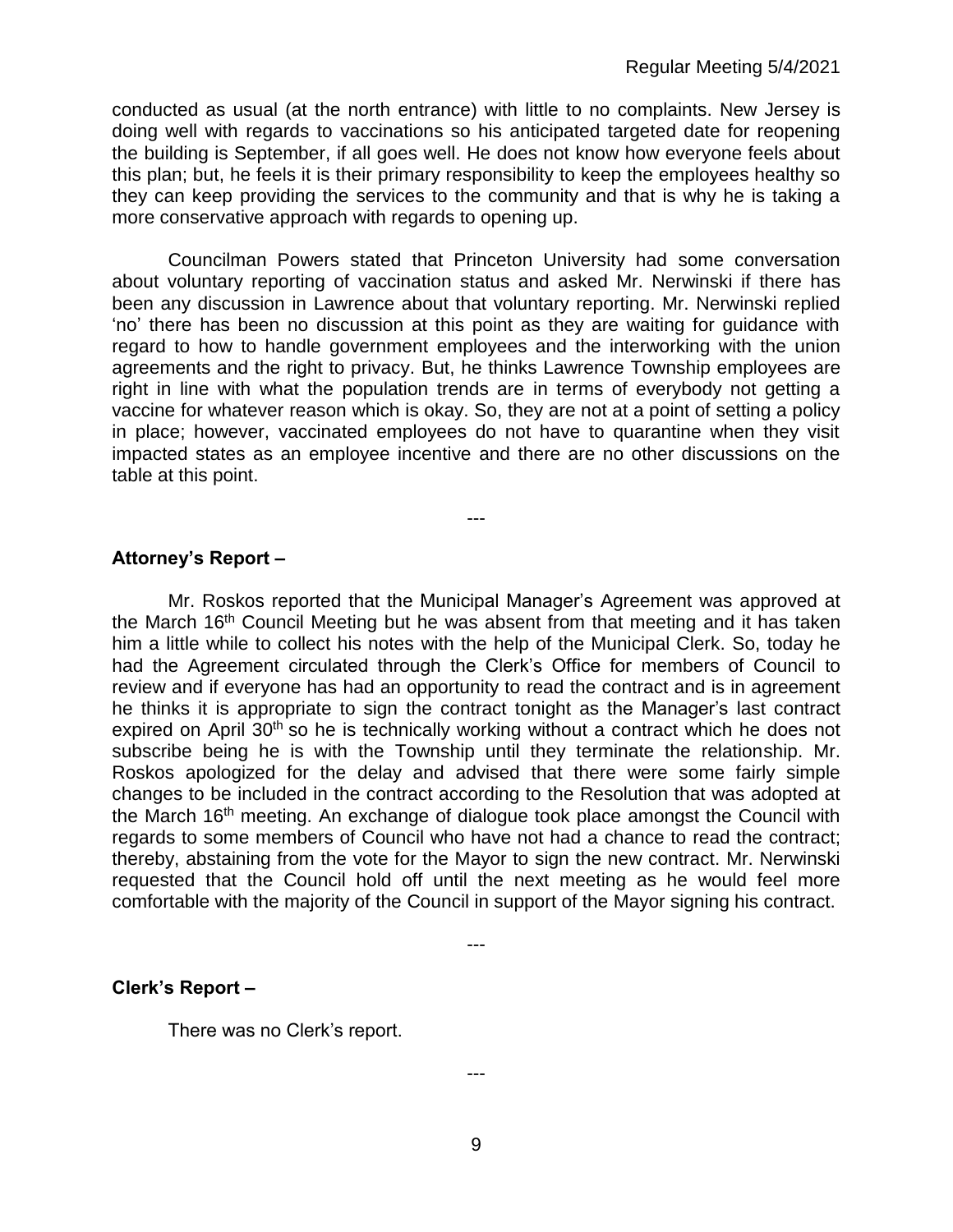### **Unfinished Business –**

Councilwoman Lewis inquired if they still have Planning Board interviews they need to schedule. Mayor Kownacki replied 'yes' for the next meeting. Ms. Norcia advised that she has not received any additional applications; but she will reach out to those applicants she has and schedule them for the May 18<sup>th</sup> meeting.

---

---

**New Business –** 

There was no new business.

## **Public Participation (3-minute limitation per speaker)** –

There was no public participation.

---

#### **Resolutions**

Resolution Nos. 160-21 (18-B.1) through 172-21 (18-H.3) was approved by the following roll call vote:

| COUNCIL            | <b>AYE</b> | <b>NAY</b> | <b>PRESENT</b> | <b>ABSENT</b> | <b>ABSTAIN</b> | <b>MOVE</b> | <b>SECOND</b> |
|--------------------|------------|------------|----------------|---------------|----------------|-------------|---------------|
| <b>Mr. Bobbitt</b> |            |            |                |               |                |             |               |
| Ms. Lewis          | ,,         |            |                |               |                |             |               |
| <b>Mr. Powers</b>  |            |            |                |               |                |             |               |
| Mr. Rvan           | ~          |            |                |               |                |             |               |
| Mayor Kownacki     |            |            |                |               |                |             |               |

Cited Resolutions are spread in their entirety in the Resolution Books of the Township of Lawrence.

---

#### **Council Initiatives/Liaison Reports –**

Mr. Ryan reported with regards to Diversity Day the Committee had a very good meeting. They discussed Plan B with various options if the school is not available for the event which they feel is very important to have Diversity Day this year. He indicated in speaking with Mr. Nerwinski he thinks it is important for them to have something this year as well even if it is scaled down. The plan is to have it in October at Lawrence High School indoors; but, if everybody cannot fit inside they do not mind extending the event outdoors. The second option they discussed was to have the event at Village Park, the third option was Central Park and the fourth option was Veterans Pavilion…but a major